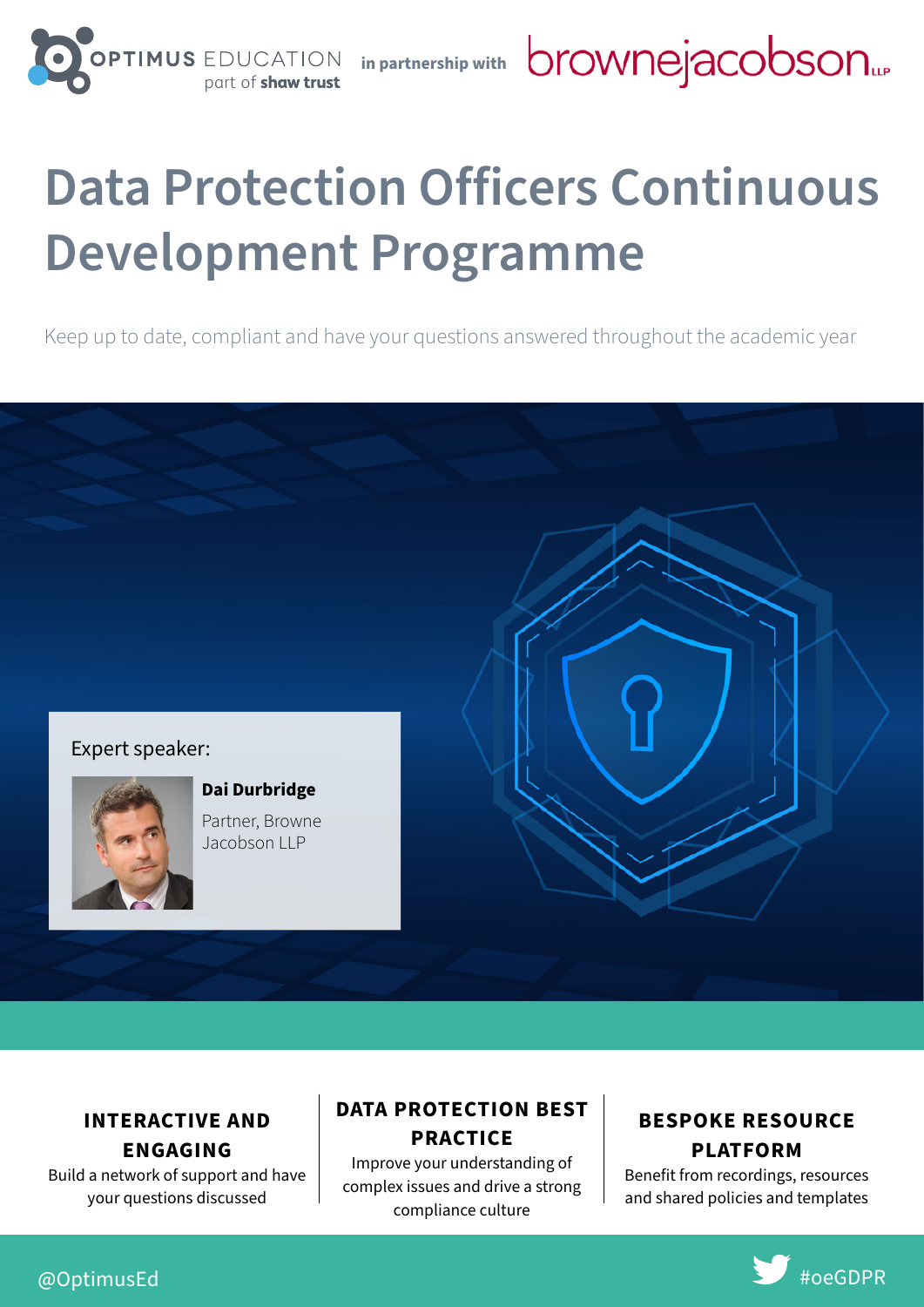### **Foundation Level DPO Continuous Development Programme Agenda**

#### **15 September 2022 (10am – 12pm BST)**

Understanding your DPO role

- Understanding the role of the DPO
- 10 top tips from the first four years of GDPR
- Managing hurdles and blockers

#### **22 September 2022 (10am – 12pm BST)**

Legal foundation stones – part one

- The data protection principles and why they matter
- The six lawful bases for processing data

#### **28 September 2022 (10am – 12pm BST)**

Legal foundation stones – part two

- The rights of the data subject
- The role of the ICO
- Your external support

#### **30 September 2022 (10am – 11am BST)**

• One-hour free form Q&A

#### **13 October 2022 (10am – 12pm BST)**

The two big issues

- SARs managing subject access requests and reducing the personal data you hold
- Data breach containing, reporting and managing data breaches iny our setting
- Learning from breaches and near misses

#### **17 November 2022 (10am – 12pm BST)**

How to evidence compliance

- Policies, procedures, notices, consents and other core documentation
- Effective and measurable staff training
- Evidencing practice on the ground

#### **1 December 2022 (10am – 11am BST)**

• One-hour free form Q&A

#### **15 December 2022 (10am – 12pm BST)**

When and how to use consent in your setting

- Relying on other lawful bases instead
- Correct forms and clear procedure
- From whom to obtain consent

#### **12 January 2023 (10am – 12pm BST)**

Changing culture to succeed in your role

- Influencing a culture change
- Nurturing your internal allies
- Appointing a data protection board lead
- Developing your own networks

#### **26 January 2023 (10am – 11am BST)**

• One-hour free form Q&A

#### **9 February 2023 (10am – 12pm BST)**

Learning into practice – case study session

- What would you do...?
- Course wrap up and planning next steps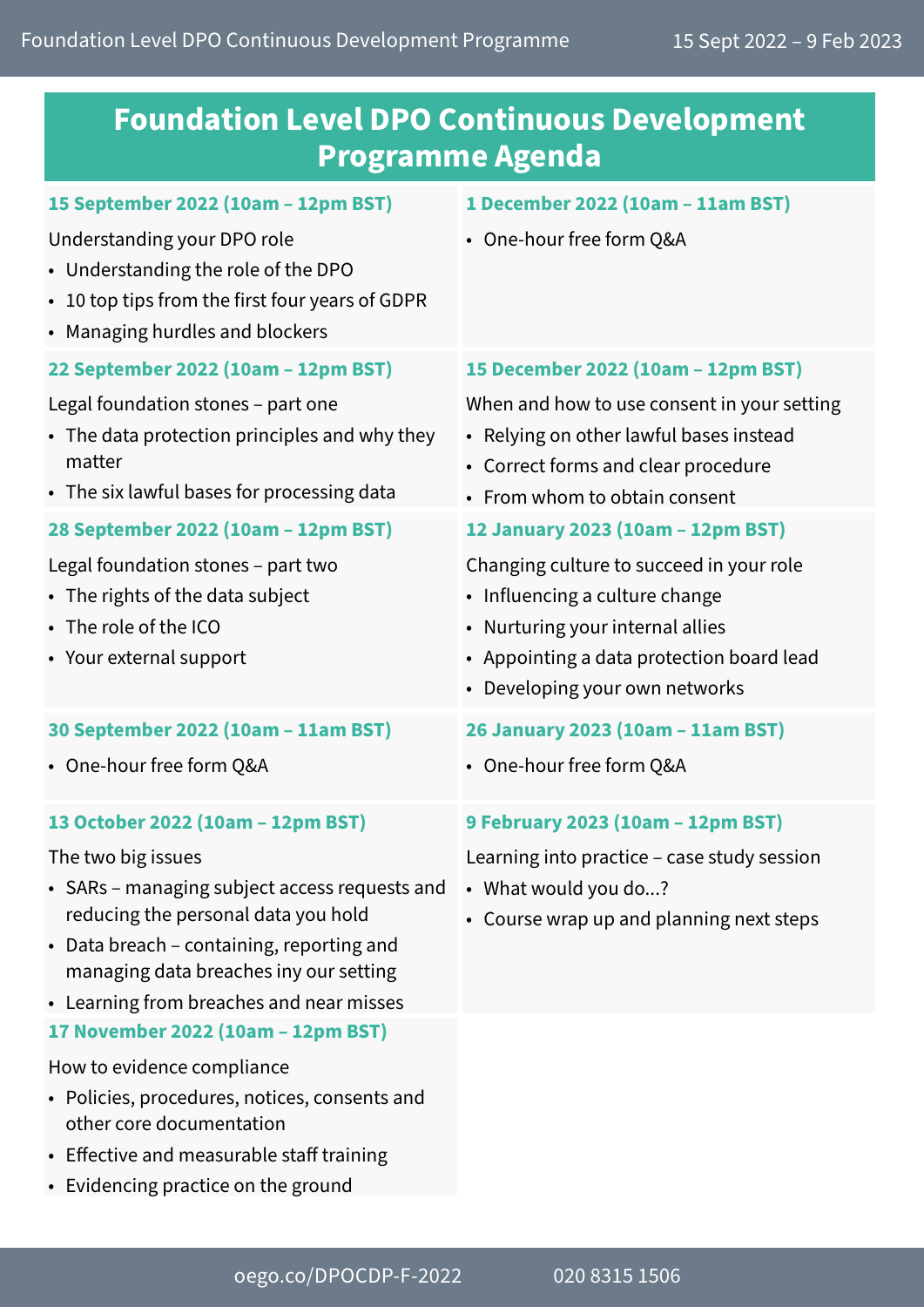### **Intermediate Level DPO Continuous Development Programme Agenda**

#### **Session 1** • The lawful bases for processing data • Obtaining, recording and using consent • Managing biometric data **Session 7** • Effective staff training and updating – discharging your duty and evidencing • The ongoing culture challenge • The carrot, the stick, and using your disciplinary policy **Session 2** • Best practice for physical audits • Reporting to your board – actions, outcomes and expectations **Session 8** • One-hour free form Q&A **Session 3** • One-hour wrap-up session to revisit the topics • Data Protection Impact Assessments – the covered and discuss your burning issues **Session 9** when, the how and why • Sharing data safely • Managing police disclosure requests **Session 4** • Understanding and responding to subject access requests in your setting **Session 10** • One-hour free form Q&A **Session 5** • Retention and destruction of personal data – procedure, process and safe destruction • Email storage and destruction • Data minimisation **Session 11** • Managing complex data breaches, including reporting, remedying, and learning/improving

#### **Session 6**

• One-hour free form Q&A

#### **Session 12**

• One-hour free form Q&A and course close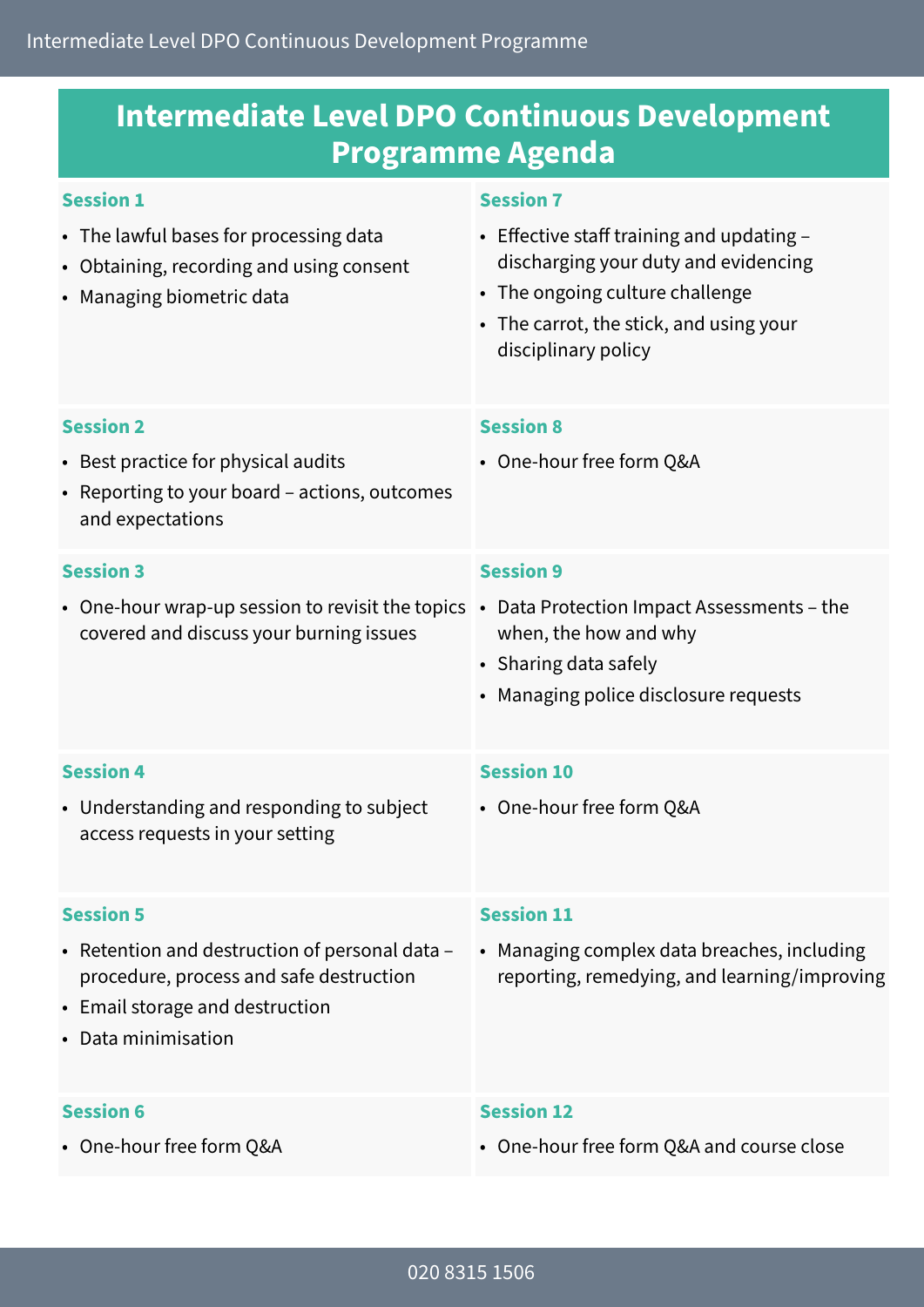### **Advanced Level DPO Continuous Development Programme Agenda**

#### **4 October 2022 (10:00am – 12:00pm BST)**

- The Children's Code: ensuring compliance
- Learning from education breaches: actions to take to avoid the most frequent and dangerous breaches

### **10 January 2023 (10:00am – 12:00pm BST)**

Data breach practical: part one deep dive - real life case study

- Personal and special category data for 100+ individuals
- Assessing, understanding and containing the breach
- Managing affected individuals
- **17 January 2023 (10:00am 12:00pm BST)**

Data breach practical: part two deep dive - real life case study

- Getting communications right
- Managing press interest
- Reporting in stages to the ICO
- Considering and addressing the risk of compensation claims

#### **24 January 2023 (10:00am – 11:00am BST)**

• One-hour free form Q&A

#### **28 February 2023 (10:00am – 12:00pm BST)**

Outstanding GDPR governance masterclass

- Excellence in GDPR governance
- GDPR/H&S/Safeguarding the compliance trinity
- Reviewing key policies to support GDPR compliance

#### **14 March 2023 (10:00am – 12:00pm BST)**

- Data champions: building and leading your team
- Identifying and plugging knowledge gaps
- **21 March 2023 (10:00am 11:00am BST)**
- One-hour free form Q&A and course close

#### **11 October 2022 (10:00am – 12:00pm BST)**

SARs practical deep dive: reviewing a document bundle to determine:

- Which documentation to include
- The personal data to redact
- Managing conflicting third part rights

#### **18 October 2022 (10:00am – 11:00am BST)**

• One-hour free form Q&A

#### **22 November 2022 (10:00am – 12:00pm BST)**

DPIAs masterclass

- When to carry one out and who to involve
- Work through a case study to complete a strong DPIA
- Take away what a good one looks like

### **29 November 2022 (10:00am – 12:00pm BST)**

#### Data and cyber security

- Tools, tricks and methods for strong data security
- Eradicating human error and negligence
- Protecting your setting from the growing risk of cyber attacks
- **6 December 2022 (10:00am 11:00am BST)**
- One-hour free form Q&A

[oego.co/DPOCDP-A-2022](http://oego.co/DPOCDP-A-2022) 020 8315 1506